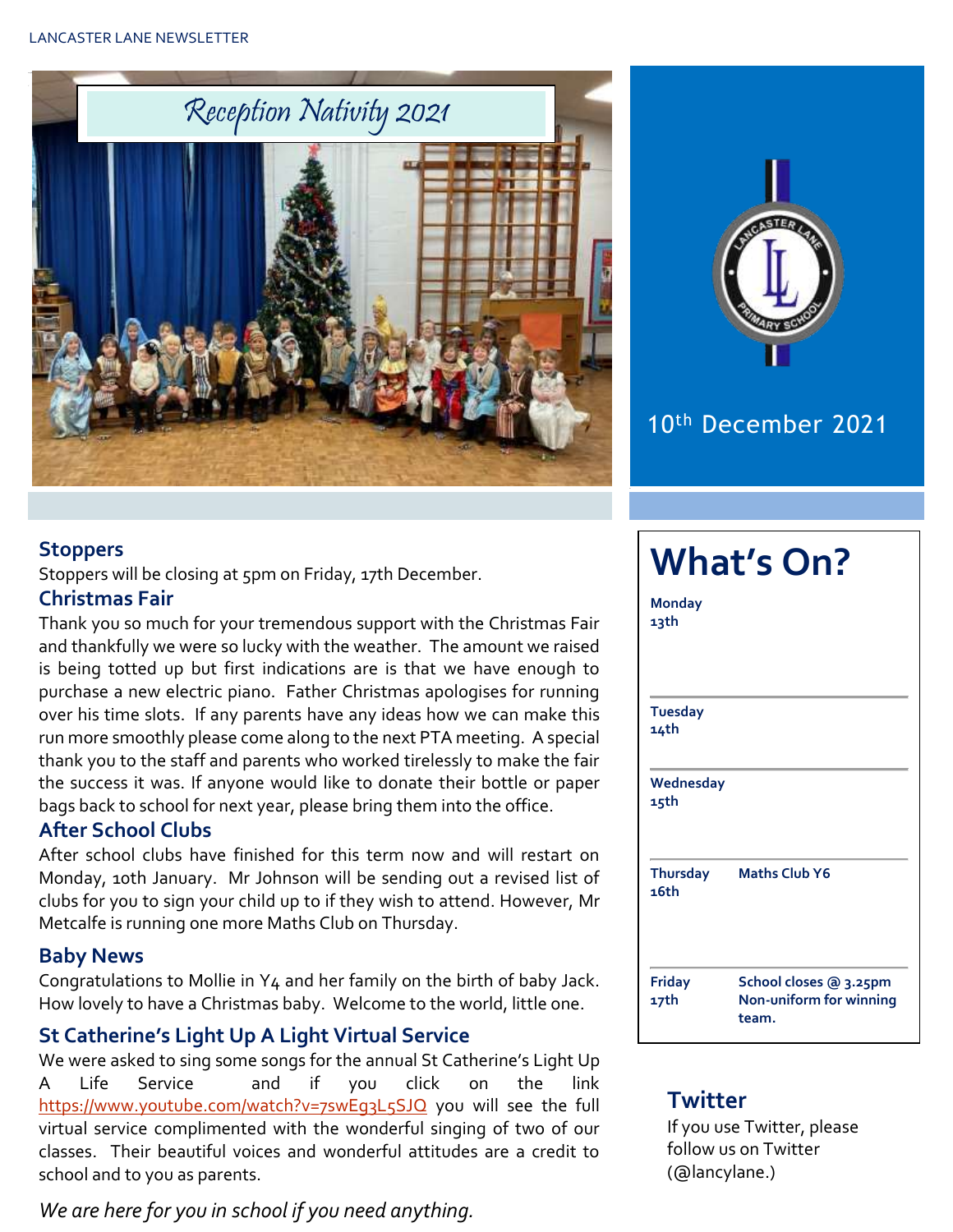

#### **Online Safety**

Please find the time to read December's Online Safety newsletter which was sent home last week if you haven't done so already.

#### **Head Lice**

The only way we can prevent headlice coming into school is if EVERY SINGLE family checks and treat's their child's hair. Please see the ParentMail sent hom on Thursday for more information on how to look after your child's hair and how to treat it if eggs or nits are found.

#### **Staffing News**

Next week as well as bidding farewell to Debbie Gold and Leanne Lassami in Early Learners, we also say goodbye to Amanda who is retiring (early!). Amanda has worked in school since October 2006 and has supported individual children, been a class TA and carried out interventions during her time with us. Amanda is an exceptional TA and is truly one of those people who will do whatever she can to help you. She has a wicked sense of humour and a good sense of fun and dazzles us every Christmas with her array of festive dresses. Most of all is how much she truly cares about the children (and adults) in school. Nothing is ever too much trouble for her. Her kindness, creativity and sheer impact of what she does will be sorely missed and I am sure you will join with in in wishing her a very long and very happy retirement.

#### **Christmas Parties**

Your child will be bringing home a Christmas lunch box today (Friday). This is for you to put in the food you would like them to have at the Christmas parties next week. School will provide drinks. On the day of their party, children may come in in their party clothes. Year 3 and  $5$ have PE on the afternoon of their PE lesson but will NOT be doing PE next week and so the children can wear their party clothes all day.

The party days are as follows:

**Monday – Early Learners and Reception Tuesday – Years 1 and 2 Wednesday – Years 3 and 4 Thursday – Years 5 and 6**

#### **Christmas Plays**

These have been recorded this week and should be available to watch from the class pages of the school website from Wednesday morning.

#### **Christmas Music Concerts**

The guitar group, Year 3 Recorders and Year 6 brass have all recorded short concerts. These will also be available on the class pages of the website from Wednesday.

**And finally…** believe in the magic of the season.